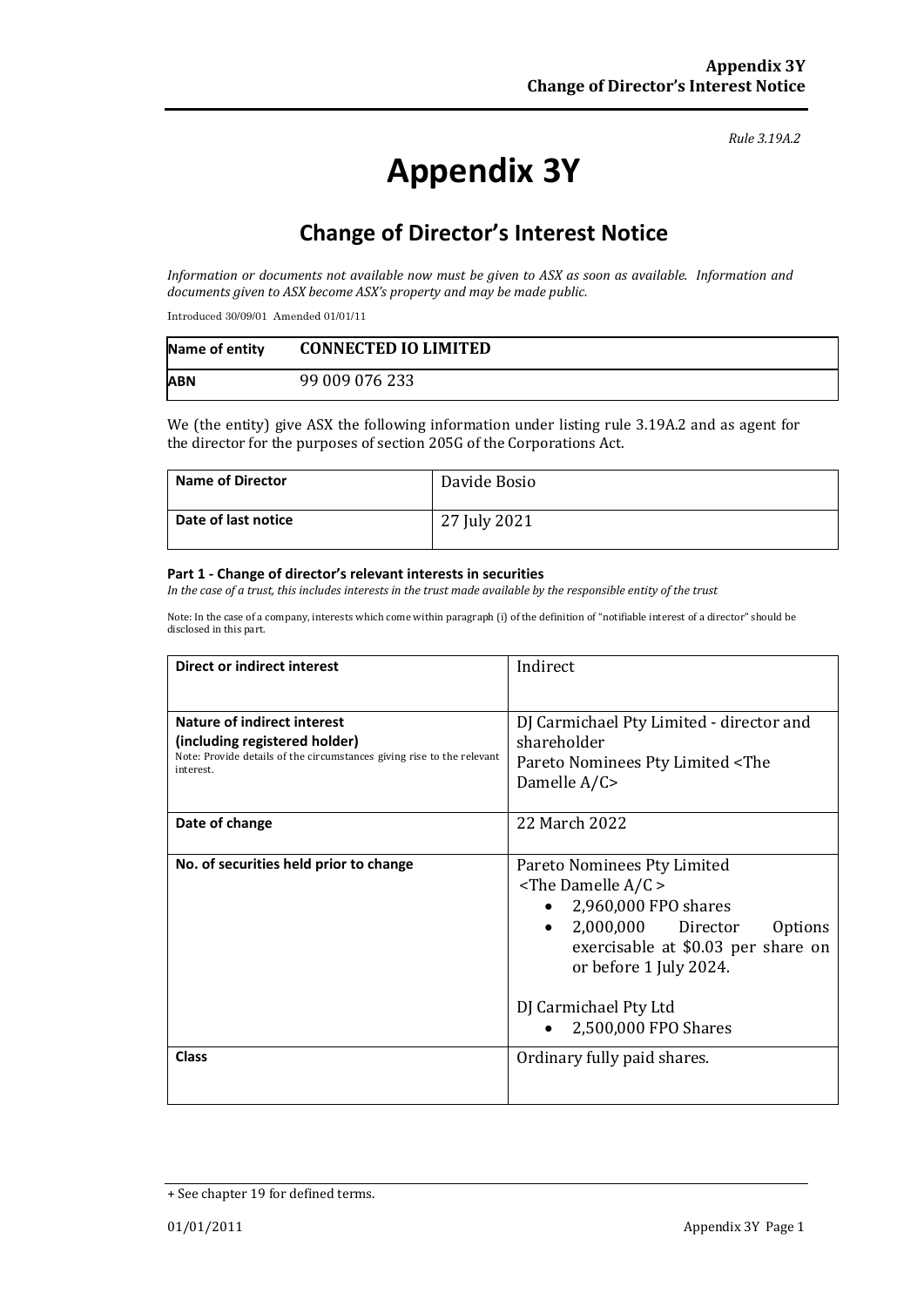| <b>Number acquired</b>                                                                                                                                                      | 916,828 FPO shares                                                                                                                                                                 |
|-----------------------------------------------------------------------------------------------------------------------------------------------------------------------------|------------------------------------------------------------------------------------------------------------------------------------------------------------------------------------|
| <b>Number disposed</b>                                                                                                                                                      | 2,500,000 FPO Shares (owned by<br>DI<br>Carmichael)                                                                                                                                |
| Value/Consideration<br>Note: If consideration is non-cash, provide details and estimated<br>valuation                                                                       | Transfer to beneficial owner at valuation<br>of \$51,342.35 (\$0.056 per share)                                                                                                    |
| No. of securities held after change                                                                                                                                         | Pareto Nominees Pty Limited<br>$\le$ The Damelle A/C ><br>3,876,828 FPO shares<br>2,000,000<br>Director<br>Options<br>exercisable at \$0.03 per share on<br>or before 1 July 2024. |
| Nature of change<br>Example: on-market trade, off-market trade, exercise of options, issue<br>of securities under dividend reinvestment plan, participation in buy-<br>back | Off market transfer of beneficial interest in<br>shares held by DJ Carmichael Pty Limited<br>due to distribution of its holding.                                                   |

### **Part 2 – Change of director's interests in contracts**

Note: In the case of a company, interests which come within paragraph (ii) of the definition of "notifiable interest of a director" should be disclosed in this part.

| <b>Detail of contract</b>                                                                       | Not applicable |
|-------------------------------------------------------------------------------------------------|----------------|
|                                                                                                 |                |
| <b>Nature of interest</b>                                                                       |                |
|                                                                                                 |                |
| Name of registered holder                                                                       |                |
| (if issued securities)                                                                          |                |
|                                                                                                 |                |
| Date of change                                                                                  |                |
|                                                                                                 |                |
| No. and class of securities to which interest                                                   |                |
| related prior to change                                                                         |                |
| Note: Details are only required for a contract in relation to which the<br>interest has changed |                |
|                                                                                                 |                |
| Interest acquired                                                                               |                |
|                                                                                                 |                |
| Interest disposed                                                                               |                |
|                                                                                                 |                |

<sup>+</sup> See chapter 19 for defined terms.